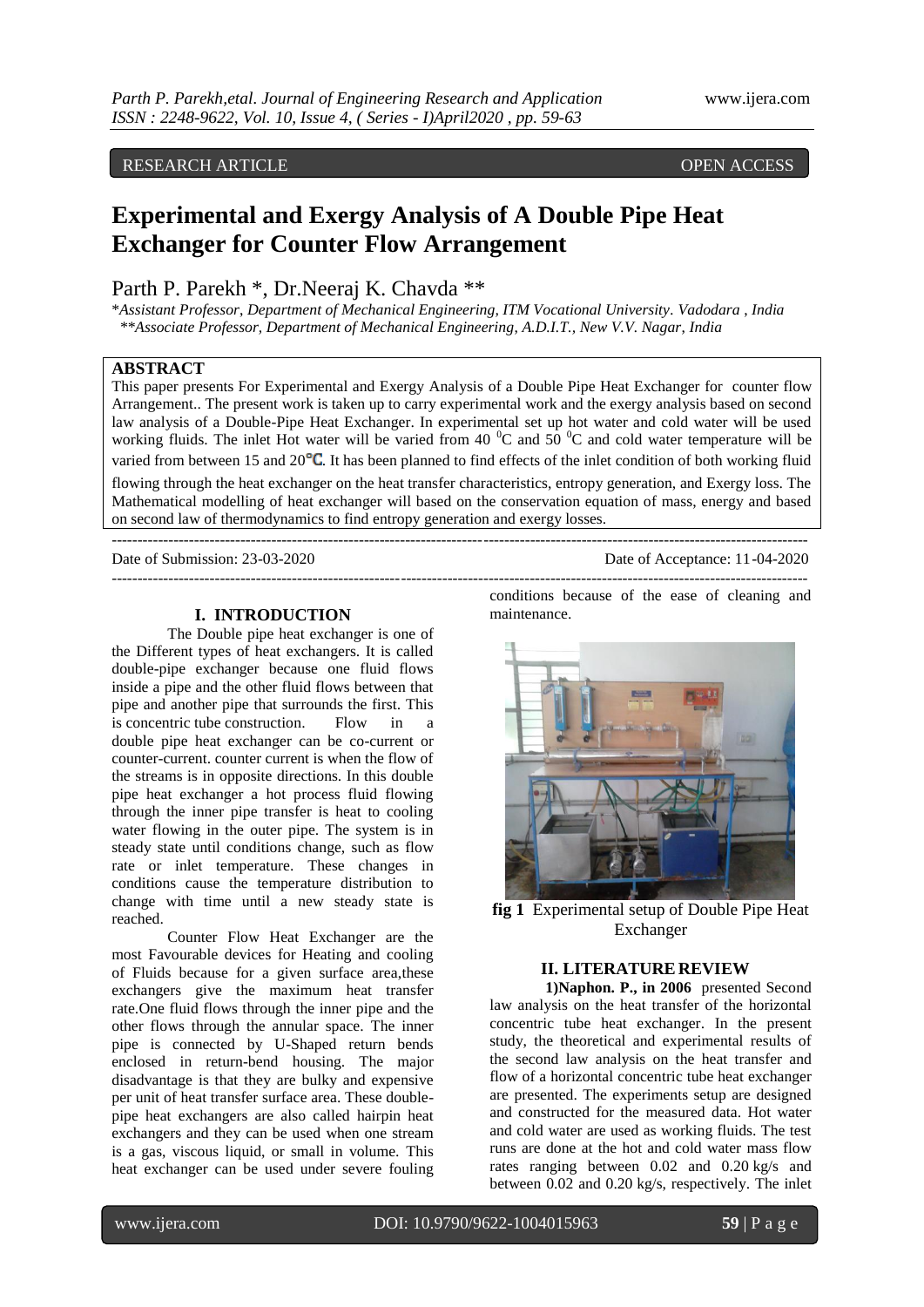hot water and inlet cold water temperatures are between 40 and 50 °C, and between 15 and 20 °C, respectively. The effects of the inlet conditions of both working fluids flowing through the heat exchanger on the heat transfer characteristics, entropy generation, and exergy loss are discussed. The mathematical model based on the conservation equations of energy is developed and solved by the central finite difference method to obtain temperature distribution, entropy generation, and exergy loss.

**2)Khairul M. A., i**n **2013** presented a Heat transfer performance and energy analyses of a corrugated plate heat exchanger using metal oxide nanofluids. Heat exchangers have been widely used for efficient heat transfer from one medium to another. Nanofluids are potential coolants, which can afford excellent thermal performance in heat exchangers. This study examined the effects of water and CuO/water nanofluids (as coolants) on heat transfer coefficient, heat transfer rate, frictional loss, pressure drop, pumping power and exergy destruction in the corrugated plate heat exchanger. The heat transfer coefficient of CuO/water nanofluids increased about 18.50 to 27.20% with the enhancement of nanoparticles volume concentration from 0.50 to 1.50% compared to water. Moreover, improvement in heat transfer rate was observed for nanofluids.

# **III. EXPERIMENT ON DOUBLE PIPE HEAT EXCHANGER**

The experiment on double pipe heat exchanger at A.D.I.T. Heat and mass transfer lab.

#### **3.1 Observations:**

Table 1 Observation table for counter flow (constant massflow rate of cold water and variable massflow rate of hot water)

| Sr |                |           | Cold water          | Hot water            |                |                |          |          |  |
|----|----------------|-----------|---------------------|----------------------|----------------|----------------|----------|----------|--|
| N  | $M_c$          | $T_1^0$ c | $T2$ <sup>0</sup> c | $T_3$ <sup>0</sup> c | $M_h$          | $T_{4}$        | $T_5^0c$ | $T_6^0c$ |  |
| o  |                |           |                     |                      |                | 0 <sub>c</sub> |          |          |  |
| 1  | 2              | 35.35     | 38.1                | 44.2                 |                | 49.5           | 57.4     | 70.6     |  |
| 2  | 2              | 35.45     | 38.9                | 46.5                 | 1.5            | 56.1           | 60.8     | 73.5     |  |
| 3  | $\overline{2}$ | 35.6      | 40.5                | 49.8                 | $\overline{2}$ | 59.9           | 63.7     | 76.2     |  |
| 4  | 2              | 36.1      | 40.5                | 48.8                 | 2.5            | 60.5           | 61.6     | 71.6     |  |
| 5  | 2              | 36.2      | 41.05               | 50.7                 | 3.0            | 64.4           | 65.1     | 74.3     |  |
| 6  | $\overline{2}$ | 36.2      | 41.8                | 52.3                 | 3.5            | 66.9           | 67.6     | 77.0     |  |
| 7  | 2              | 36.2      | 42.8                | 54.3                 | 4.0            | 70.1           | 70.3     | 80.2     |  |
| 8  | 2              | 36.2      | 43.6                | 56.1                 | 4.5            | 73.5           | 73.4     | 83.9     |  |

Table 2 Observation table for counter flow (constant massflow rate of hot water and variable massflow rate of cold water)

|       |                            | Cold water |                      | Hot water      |          |                   |           |  |  |  |
|-------|----------------------------|------------|----------------------|----------------|----------|-------------------|-----------|--|--|--|
| $M_c$ | $T_1^0c$<br>$\mathrm{T}_2$ |            | $T_3$ <sup>0</sup> c | м              | $T_4$    | T <sub>5</sub> °c | $T_6^0$ c |  |  |  |
|       |                            | $^{0}$ c   |                      | h              | $^{0}$ c |                   |           |  |  |  |
|       |                            |            |                      |                |          |                   |           |  |  |  |
| 1     | 34.6                       | 43.8       | 57.4                 | 2              | 69.9     | 72.4              | 83.8      |  |  |  |
| 1.5   | 34.7                       | 42.4       | 54.5                 | 2              | 68.0     | 71.5              | 84.2      |  |  |  |
| 2     | 34.8                       | 41.4       | 51.8                 | 2              | 66.2     | 70.4              | 84.3      |  |  |  |
| 2.5   | 32.8                       | 34.8       | 40.8                 | $\overline{2}$ | 52.3     | 55.2              | 65.8      |  |  |  |
| 3.0   | 32.8                       | 36.3       | 41.7                 | 2              | 54.5     | 58.55             | 70.6      |  |  |  |
| 3.5   | 332.9                      | 36.2       | 41.7                 | $\overline{2}$ | 56.0     | 60.55             | 74.8      |  |  |  |
| 4.0   | 34.6                       | 37.7       | 44.4                 | 2              | 59.2     | 64.00             | 77.6      |  |  |  |
| 4.5   | 35.4                       | 37.4       | 41.2                 | $\overline{2}$ | 52.9     | 56.9              | 68.8      |  |  |  |

Where  $M_{c}$  mass flow rate of cold water,

 $T_1^0$ c=Inlet Temp of cold water,

 $T_2^0$ c=Middle Temp,

 $T_3^0$ c=Outlet Tempof cold water,

 $M_h$ <sup>-</sup>mass flow rate of hotwater,

 $T_4^0$ c= Outlet Tempof hot water,

 $T_5^0$ c=Middle Tempof hotwater,

 $T_6^0$ c=Inlet Temp of hot water

# **IV. SAMPLE CALCULATION ON DOUBLE PIPE HEAT EXCHANGER FOR COUNTER FLOW ARRANGEMENT**

## **4.1 For counter flow Arrangement:-**

Hot Water Mass-flow rate at hot water in Kg/sec at  $60^0$ .

$$
\begin{array}{l} m_{h=\frac{\text{mh}\times \text{p}}{60}}\\ m_{h=\frac{1\times 10^{-3}\times 983.2}{60}} \end{array}
$$

 $=0.01638$ Kg/sec

Heat transferred by Hot water to cold Water  $C_{ph}$ =4.178kJ/Kg.k  $Q_h = m_h \times c_{ph} \times (T_6 \ T_4)$ 

 $=1.4439$  KJ/sec

Cold Water Mass-flow rate at cold water at  $40^0\mathrm{c}$  $m_{c=\frac{m_c \times \rho}{60}}$ 

 $m_c = 0.0331$ Kg/sec

Heat Gained by Cold water to Hot Water  $Q_c = m_c \times c_{pc} \times (T_3 \ T_1)$ 

 $Q_c = 1.2227$  KJ/sec

Average Heat Transfer Coefficient  $Q = \frac{Q_H + Q_c}{2}$ Q =1.3333 KJ/sec

Area A=  $\pi$  d<sub>o</sub> L  $= .1696$  m<sup>2</sup>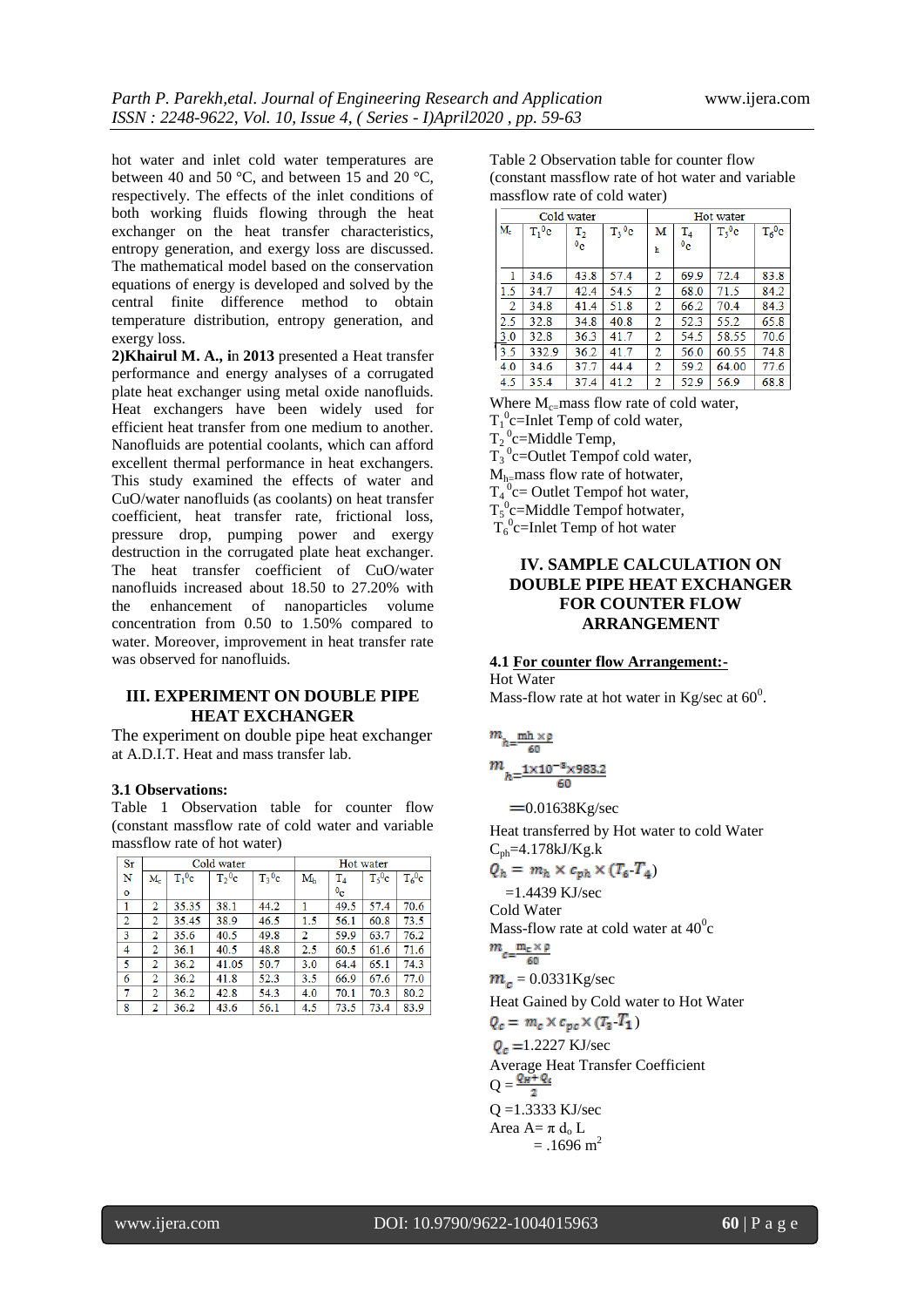$\Delta T = \frac{(T_6 - T_3) - (T_4 - T_1)}{\ln \frac{(T_6 - T_3)}{(T_4 - T_1)}}$  $=19.64 \text{ °C}$ Overall heat transfer co-efficient  $U_o = \frac{Q}{A \times \Delta T}$  $U_0 = 0.4033$  W/m<sup>20</sup>c  $C_C = m_c C_{pc}$  $= 0.1382$  $C_h= m_h C_{ph}$  $= 0.0685$  $C_C > C_h$ Considering case A in [Ref paper No4 ]  $C_r = C_{\text{min}}$  /  $C_{\text{max}}$  $=0.4957$  $\mathcal{E} = \frac{(T_6 - T_4)}{(T_6 - T_1)}$  $= 0.5986$  $S_{gen}^! = (mc_p)_h \times ln\frac{m}{T} + (mc_p)_c$ XIn  $=0.0066$  W/<sup>0</sup>c Entropy Generation Number<br>S! gen  $N<sub>s</sub>=$  C min  $=0.0964$  Exergy Loss  ${\rm I}^!$   $\! =$   $\!{\rm T}_0{\rm S}^!$   $_{\rm gen}$  $= 0.2257$ Reynold Number For Hot Water at  $60^0$ c  $V=$  $=\frac{n}{4} \times D^2$  $=1.767\times10^{-4}$ m<sup>2</sup> V=0.0943 m/sec  $R_e = \frac{\rho \times V \times d}{\rho}$  $\mu$  =2978.0222  $Pr=2.99$  at  $60^0c$ f=(3.64log  $R_e$ -3.28)<sup>-2</sup> f=0.0114<br>N<sub>r =</sub>  $\frac{(f/2)\times (Re-1000)\times pr}{(f/2)(Re-1000)}$  $N_u = \frac{(1.5)(1.00 \times 10^{24} \text{ J})}{1 + 12.7 \times (\frac{f}{r})^{0.5} \times ((pr)^{\frac{2}{3}} - 1)}$  $N_u$  =16.598  $N_u$ =hd/k  $H_{hot} = N_u \times k/d$  $H_{hot(Thero)} = 729.1527 W/m<sup>2</sup>k$  $Q_H = H_{hot} \times A \times (60-40)$  $H_{hot(Practical)} = 0.4257 W/m^2k$ Reynold Number For Cold Water at  $40^{\circ}$ c  $A_c = \pi/4 (D_i^2 - d_o^2)$  $A_c = 5.4978 \times 10^{-4}$  m<sup>2</sup>

| $V_C = \frac{m_C}{\rho \times A_C}$<br>$V_C$ =0.06068 m/sec<br>$P_r = 4.31$<br>$D_c=D_i-d_0$<br>$D_c = 0.014m$<br>$R_e = \frac{\rho \times V \times d}{\mu}$<br>$R_e$ = 1291.2275<br>$R_e < 2300$<br>$D/L = 4.6667 \times 10^{-3}$<br>N <sub>u</sub> = 3.657+ $\frac{0.0677 \times (Re \times pr \times \frac{D}{L})1.33}{1 + 0.1 \times pr(Re \times \frac{D}{L})0.33}$<br>$N_{\rm u} = 6.5512$<br>$N_u = h_{cold} \times d/k$<br>$h_{cold} = 296.4438$ W/m <sup>2</sup> k<br>$Q_c = h_{cold} \times A \times (60-40)$<br>$h_{cold}(practical) = 0.3605 W/m2k$ |                   |                   |                      |                      |                      |                   |                   |                   |  |
|-----------------------------------------------------------------------------------------------------------------------------------------------------------------------------------------------------------------------------------------------------------------------------------------------------------------------------------------------------------------------------------------------------------------------------------------------------------------------------------------------------------------------------------------------------------------|-------------------|-------------------|----------------------|----------------------|----------------------|-------------------|-------------------|-------------------|--|
| Sr<br>No.                                                                                                                                                                                                                                                                                                                                                                                                                                                                                                                                                       | 1                 | 2                 | 3                    | 4                    | 5                    | 6                 | 7                 | 8                 |  |
| $\rm T_{1}$                                                                                                                                                                                                                                                                                                                                                                                                                                                                                                                                                     | 69.9              | 68                | 66.<br>2             | 52.<br>3             | 54.<br>5             | 56.0<br>0         | 59.<br>2          | 52.9              |  |
| T <sub>2</sub>                                                                                                                                                                                                                                                                                                                                                                                                                                                                                                                                                  | 57.4              | 54.5              | 51.<br>8             | 40.<br>8             | 41.<br>7             | 41.7              | 44.<br>4          | 41.2              |  |
| $M_{\rm h}$                                                                                                                                                                                                                                                                                                                                                                                                                                                                                                                                                     | 0.03<br>25        | 0.03<br>25        | 0.0<br>32<br>5       | 0.0<br>32<br>8       | 0.0<br>32<br>8       | 0.03<br>27        | 0.0<br>327        | 0.03<br>28        |  |
| М,                                                                                                                                                                                                                                                                                                                                                                                                                                                                                                                                                              | 0.01<br>65        | 0.02<br>48        | 0.0<br>33            | 0.0<br>41<br>4       | 0.0<br>49<br>7       | 0.05<br>79        | 0.0<br>661        | 0.07<br>44        |  |
| Qr.                                                                                                                                                                                                                                                                                                                                                                                                                                                                                                                                                             | 1.89<br>27        | 2.20<br>81        | 2.4<br>67<br>1       | 1.8<br>5             | 2.2<br>06<br>3       | 2.57<br>12        | 2.5<br>165        | 2.17<br>89        |  |
| Q,                                                                                                                                                                                                                                                                                                                                                                                                                                                                                                                                                              | 1.57<br>1         | 2.05<br>3         | 2.3<br>45<br>5       | 1.3<br>82<br>4       | 1.8<br>46<br>3       | 2.12<br>67        | 2.7<br>038        | 1.80<br>12        |  |
| $H_{hot(p)}$                                                                                                                                                                                                                                                                                                                                                                                                                                                                                                                                                    | 0.37<br>19        | 0.43<br>39        | 0.4<br>84<br>9       | 0.4<br>36<br>3       | 0.5<br>20<br>4       | 0.50<br>53        | 0.5<br>935        | 0.64<br>24        |  |
| $H_{\hbar \omega t\,(\hbar \hbar)}$                                                                                                                                                                                                                                                                                                                                                                                                                                                                                                                             | 1766<br>.807<br>5 | 1747<br>.892<br>1 | 17<br>47.<br>89      | 15<br>48.<br>34      | 15<br>48.<br>34      | 1618<br>.149<br>7 | 161<br>8.1<br>497 | 154<br>8.20<br>62 |  |
| $H_{\mathrm{cold}\,(p}$                                                                                                                                                                                                                                                                                                                                                                                                                                                                                                                                         | 0.30<br>88        | 0.40<br>35        | 0.4<br>60<br>9       | 0.3<br>26            | 0.4<br>35<br>4       | 0.41<br>79        | 0.6<br>377        | 0.53<br>1         |  |
| $H_{\rm cold\,(T}$                                                                                                                                                                                                                                                                                                                                                                                                                                                                                                                                              | 240.<br>646       | 287.<br>137       | 33<br>1.1<br>92      | 25<br>0.6<br>96<br>2 | 37<br>0.0<br>25<br>7 | 410.<br>2905      | 140<br>7.2<br>25  | 824.<br>002<br>5  |  |
| $U_{0 (true)}$                                                                                                                                                                                                                                                                                                                                                                                                                                                                                                                                                  | 0.33<br>33        | 0.40<br>31        | 0.4<br>44<br>1       | 0.4<br>30<br>6       | 0.4<br>75<br>4       | 0.49<br>82        | 0.5<br>364        | 0.52<br>93        |  |
| $U_{0(\tau\hbar\omega\sigma}$                                                                                                                                                                                                                                                                                                                                                                                                                                                                                                                                   | 204.<br>8467      | 206.<br>2533      | 22<br>8.0<br>43<br>4 | 18<br>3.7<br>18<br>5 | 24<br>0.5<br>74<br>9 | 259.<br>1963      | 469<br>.17<br>52  | 374.<br>829<br>5  |  |
| ŧ                                                                                                                                                                                                                                                                                                                                                                                                                                                                                                                                                               | 0.46<br>34        | 0.4               | 0.3<br>65<br>7       | 0.4<br>09<br>1       | 0.4<br>25<br>9       | 0.42<br>96        | 0.4<br>279        | 0.47<br>6         |  |
| $S_{gen}$                                                                                                                                                                                                                                                                                                                                                                                                                                                                                                                                                       | 0.01<br>02        | 0.01              | 0.0                  | 0.0                  | 0.0                  | 0.01              | 0.0               | 0.01              |  |

www.ijera.com DOI: 10.9790/9622-1004015963 **61** | P a g e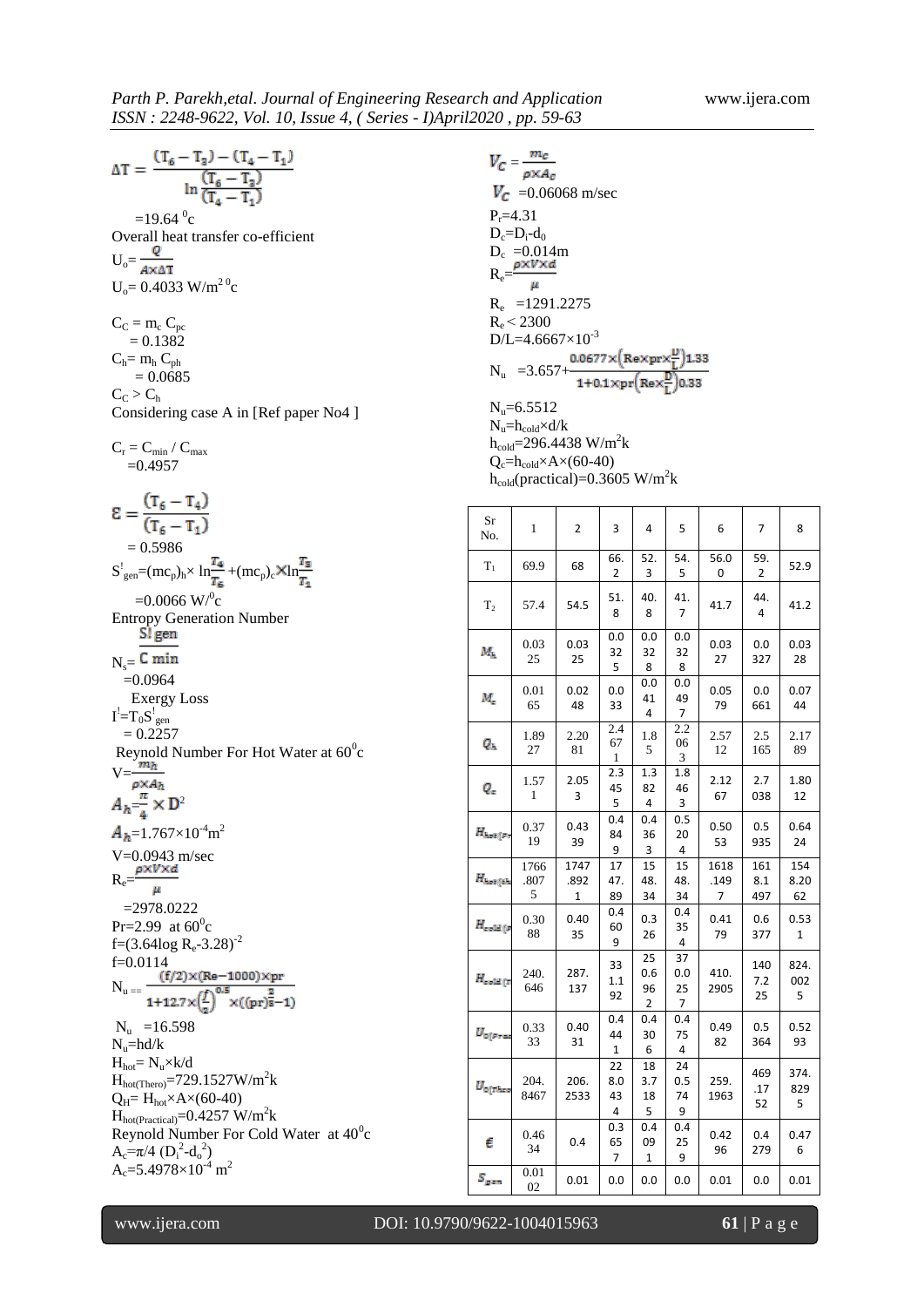|    |            | 77         | 22             | 06             | 14             | 77         | 318        | 11         |
|----|------------|------------|----------------|----------------|----------------|------------|------------|------------|
|    |            |            |                | 2              | 3              |            |            |            |
| N, | 0.14<br>8  | 0.17<br>07 | 0.1<br>61<br>4 | 0.0<br>45<br>3 | 0.1<br>04<br>4 | 0.12<br>94 | 0.2<br>324 | 0.08<br>1  |
| ŕ  | 0.34<br>88 | 0.60<br>53 | 0.7<br>52<br>4 | 0.2<br>12      | 0.4<br>89<br>1 | 0.60<br>53 | 1.0<br>876 | 0.37<br>96 |

**Table 3** Result Table for Counter Flow(case-I)

| Sr<br>No        | $\mathbf{1}$ | $\overline{2}$ | $\overline{3}$ | 4    | 5              | 6    | $\overline{7}$ | 8    |
|-----------------|--------------|----------------|----------------|------|----------------|------|----------------|------|
| $\mathbf{T}_1$  | 49.5         | 56.1           | 59.9           | 60.5 | 64.4           | 66.9 | 70.1           | 73.5 |
| T <sub>2</sub>  | 44.2         | 46.5           | 49.8           | 48.8 | 50.7           | 52.3 | 54.3           | 56.1 |
| $M_h$           | 0.016        | 0.02           | 0.03           | 0.04 | 0.04           | 0.05 | 0.06           | 0.07 |
|                 | 4            | 45             | 27             | 09   | 89             | 7    | 49             | 31   |
| М.              | 0.033        | 0.03           | 0.03           | 0.03 | 0.03           | 0.03 | 0.03           | 0.03 |
|                 | 1            | 31             | 31             | 31   | 31             | 3    | 3              | 3    |
| Qr.             | 1.443        | 1.78           | 2.22           | 1.89 | 2.02           | 2.41 | 2.75           | 3.18 |
|                 | 9            | 29             | 93             | 88   | 66             | 05   | 05             | 66   |
| Q,              | 1.222        | 1.52           | 1.96           | 1.75 | 2.00           | 2.21 | 2.49           | 2.74 |
|                 | 7            | 67             | 17             | 46   | 33             | 87   | 43             | 24   |
| $H_{host}$      | 0.425        | 0.42           | 0.52           | 0.44 | 0.39           | 0.56 | 0.54           | 0.62 |
|                 | 7            | 05             | 58             | 78   | 83             | 85   | 06             | 63   |
| $H_{hct}$       | 729.1        | 444.           | 161            | 199  | 243            | 304  | 497            | 356  |
|                 | 527          | 086            | 8.14           | 5.29 | 5.42           | 0.74 | 0.61           | 7.71 |
|                 |              | 9              | 95             | 44   | 22             | 62   | 24             | 27   |
| $H_{\rm cold}$  | 0.360        | 0.36           | 0.46           | 0.41 | 0.39           | 0.52 | 0.49           | 0.53 |
|                 | 5            | 01             | 27             | 38   | 37             | 33   | 02             | 89   |
| $H_{\rm cold}$  | 296.4        | 296.           | 296.           | 296. | 296.           | 303. | 331.           | 331. |
|                 | 438          | 443            | 443            | 443  | 443            | 119  | 193            | 193  |
|                 |              | 8              | 8              | 8    | 8              | 6    | 8              | 8    |
| $U_{\alpha(r)}$ | 0.400        | 0.41           | 0.48           | 0.45 | 0.45           | 0.49 | 0.52           | 0.54 |
|                 | 3            | 19             | 78             | 64   | 99             | 48   | 03             | 08   |
| $U_{\alpha(T)}$ | 48.75        | 32.2           | 87.1           | 214. | 220.           | 228. | 253.           | 247. |
|                 | 08           | 035            | 962            | 874  | 011            | 684  | 806            | 835  |
|                 |              |                |                |      | $\overline{4}$ | 9    |                |      |
| €               | 0.598        | 0.45           | 0.40           | 0.35 | 0.38           | 0.39 | 0.41           | 0.41 |
|                 | 6            | 73             | 15             | 77   | 06             | 46   | 14             | 72   |
| $S_{gen}$       | 0.006        | 0.00           | 0.01           | 0.01 | 0.01           | 0.01 | 0.01           | 0.01 |
|                 | 6            | 98             | 35             | 29   | 82             | 71   | 92             | 99   |
| N,              | 0.096        | 0.09           | 0.09           | 0.09 | 0.13           | 0.12 | 0.13           | 0.14 |
|                 | 4            | 56             | 87             | 33   | 17             | 41   | 93             | 44   |
| ť               | 0.225        | 0.33           | 0.46           | 0.44 | 0.62           | 0.58 | 0.65           | 0.68 |
|                 | 7            | 52             | 17             | 12   | 24             | 48   | 66             | 06   |

**Table 4** Result Table for Counter Flow(case-II)



Fig 2 shows that Overall heat transfer coefficient- practicalof the case2 is higher to the

Overall heat transfer coefficient- practical of the case-1.Fig 2 indicate the Overall heat transfer coefficient- Practical vs No of Reading.



Fig 3 shows that Overall heat transfer coefficient- theoritical of the case1 is higher to the Overall heat transfer coefficient- theoritical of the case-2.Fig 3 indicate the Overall heat transfer coefficient- Practical vs No of Reading.



Fig 4 shows that Entropy Generation of the case1 is higher to the Entropy Generation of the case-2.Fig 4 indicate the Entropy Generation vs No of Reading.



Fig 5shows that Effectiveness of the case1 is higher to the Effectiveness of the case-2.Fig 5 indicate the Entropy Generation vs No of Reading.